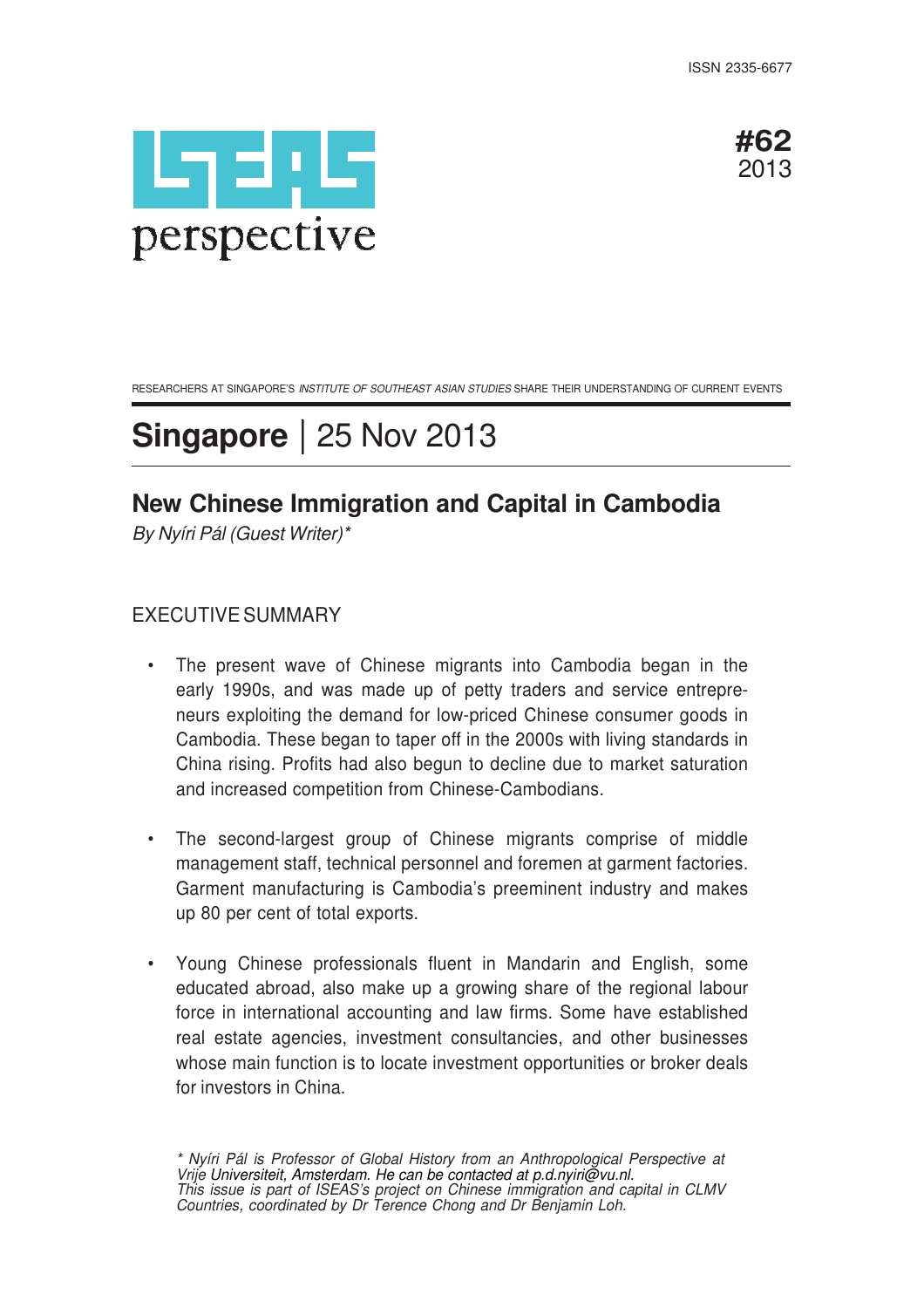- The areas of investment dominated by private Chinese investors are agriculture, garment manufacturing and, in the last five years, tourism, agricultural processing, manufacturing, and real estate. Manufacturing investment has been largely driven by apparel companies that have moved production from China due to lower wages and to the lower duties which the EU and the US impose on imports from Cambodia.
- Providing services for investors from China is now a major business opportunity for Cambodians-Chinese. Chinese capital has also placed a premium on fluency in Chinese, which has contributed to a revival of Chinese education—the largest Chinese school in Phnom Penh now has 13,000 students—as well as the media.
- The opposition Cambodia National Rescue Party championing the revision of land concessions and supporting union demand for higher wages-only narrowly lost the contested 2013 elections. The outcome of the elections may cause Chinese investors to reconsider their unilateral reliance on Cambodian People's Party patronage.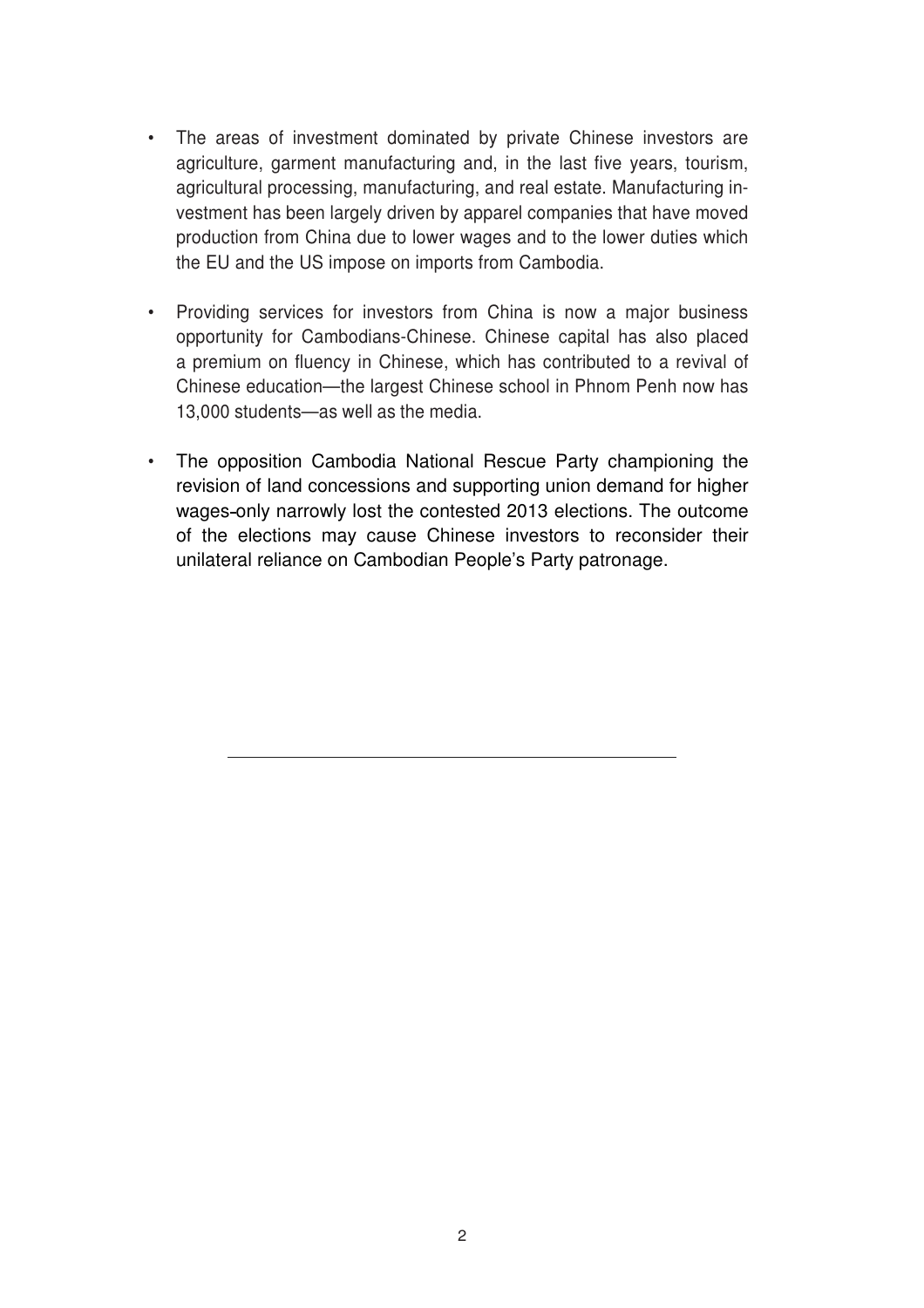### INTRODUCTION

Cambodia has had a long history of Chinese entrepreneurial and labour immigration. This tradition was interrupted upon decolonization and re-emerged only in the 1990s after the withdrawal of the Vietnamese army from Cambodia in 1990 ended a freeze on relations between the latter and China. As early as in 1991, the first individual Chinese migrants began to arrive in Cambodia. Interviews also indicate that some Chinese medical personnel working in Khmer Rouge-controlled territories—China did not abandon its support for the Khmer Rouge until 1993—remained in Cambodia to take advantage of new business opportunities arising from the opening of the warravaged country to trade. Since then, China has once again become a major source of both entrepreneurial and labour immigration to Cambodia, and from the second half of the 2000s, it has also emerged as a major source of capital. This paper briefly reviews the relationship between human and capital flows from the People's Republic of China to Cambodia since the end of the Cold War, its broader impact, and Cambodian responses.<sup>1</sup>

# TYPES OF CHINESE IMMIGRATION TO CAMBODIA SINCE THE COLD WAR

#### Petty traders and service entrepreneurs

In the early 1990s, "Chinese thermos flasks, electric rice cookers, radios, clocks, pans, toilet paper, soap, talcum powder, tea, clothing, and a host of other commodities were the most chic and 'modern' items on sale in Phnom Penh's Central Market" (Edwards 2002:271). As in other "transitional economies" around the same time, it was this demand for low-priced Chinese consumer goods that propelled the initial wave of Chinese immigrants. It is no surprise then that petty traders and service entrepreneurs made up the group of Chinese immigrants into Cambodia.

By the mid-1990s, these were "engaged in various facets of the economy, from small-scale service and retail industries such as restaurants, the sex and entertainment industry, hotels and bookselling, to dentistry and ... medicine" (Edwards 2002: 273). Their shops, clinics, and massage parlours usually employed two to four workers from China, often family members of the owners, under informal arrangements (but a handful, like Lucky Foot Massage in Phnom Penh, may have had up to a hundred workers). Yet unlike in Laos, Eastern Europe or Africa, the bulk of domestic trade networks remained in the hands of locally-born Chinese entrepreneurs, who

<sup>1</sup>This paper is based on four periods of interviews and ethnographic fieldwork in Phnom Penh, Battambang, and Kampot between 2007 and 2011 (see Nyíri 2012 for more detail) and ten days of follow-up interviewing in Phnom Penh in the wake of the 2013 general election.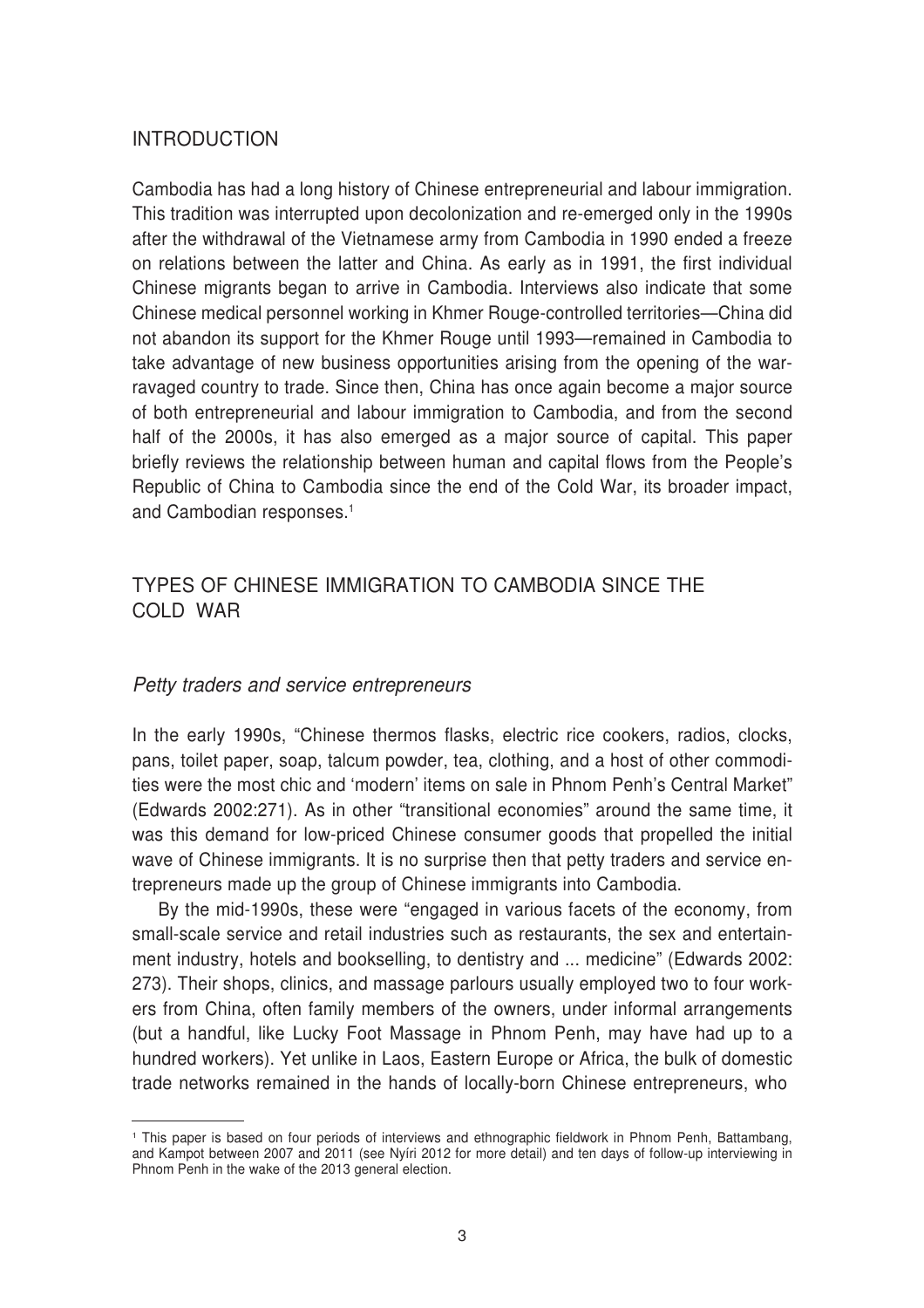had quickly recovered their central role in the Cambodian economy after private businesses were legalised. Chinese-Cambodian entrepreneurs had access to real estate and were familiar with official procedures and patronage networks necessary for running a business. As a result, unlike in those other countries, there are no major wholesale hubs in Cambodia—namely, Phnom Penh's consumer goods markets—and only a minor share of retail shops selling Chinese consumer goods are owned by Mainland Chinese migrants.

Since most new Chinese immigrants enter Cambodia on short-term visas and either extend them at local police offices or remain in the country illegally, there are no reliable figures for this population, with some estimating the number to be between 50,000 to 100,000 (Zhuang 2008). As elsewhere in the world, petty entrepreneurial migration appear to have peaked at some point in the 2000s and then tapered off for several reasons, such as rising living standards in China, declining profits caused by market saturation, and increasing competition from Chinese-Cambodians who had built up their own connections to manufacturers in China.

In 2013, a consular official at the Chinese embassy estimated the number of Chinese citizens in the country to be 70,000 to 80,000, roughly in the middle range of estimates given by Chinese journalists and association leaders, which extend from 30,000 to 160,000, with immigrants from Zhejiang Province constituting the largest group. Only a small number of petty entrepreneurs have succeeded in moving to more profitable and specialised niches, for example the import and distribution of scooters or construction materials or the construction industry itself, particularly as subcontractors to large-scale infrastructural projects carried out by investors from China or with concessional loans or grants from the Chinese state. A business reporter for the leading Chinese-language paper, The Commercial Daily, estimates that there are around 3,000 registered businesses owned de jure or de facto by Chinese citizens.

#### Skilled garment workers

The second-largest group of new Chinese immigrants is made up of middle management staff, technical personnel and foremen from garment factories. Garment manufacturing is Cambodia's preeminent industry and makes up 80 per cent of the country's total exports. It has been steadily expanding since the late 1990s, with over 500 factories registered with the Garment Manufacturers Association of Cambodia (GMAC) in mid-2013. Most operations are owned by investors from Hong Kong, Taiwan, Singapore, and Malaysia, and have been transferred from China because of increasing labour costs there. Most factories employ scores, and the largest ones hundreds, of skilled transferees or new recruits from China, with estimates of between 5,000 and 10,000 of such transferees in total. The largest group of these, around 3,000 according to the Zhuji Chamber of Commerce, hail from Zhuji in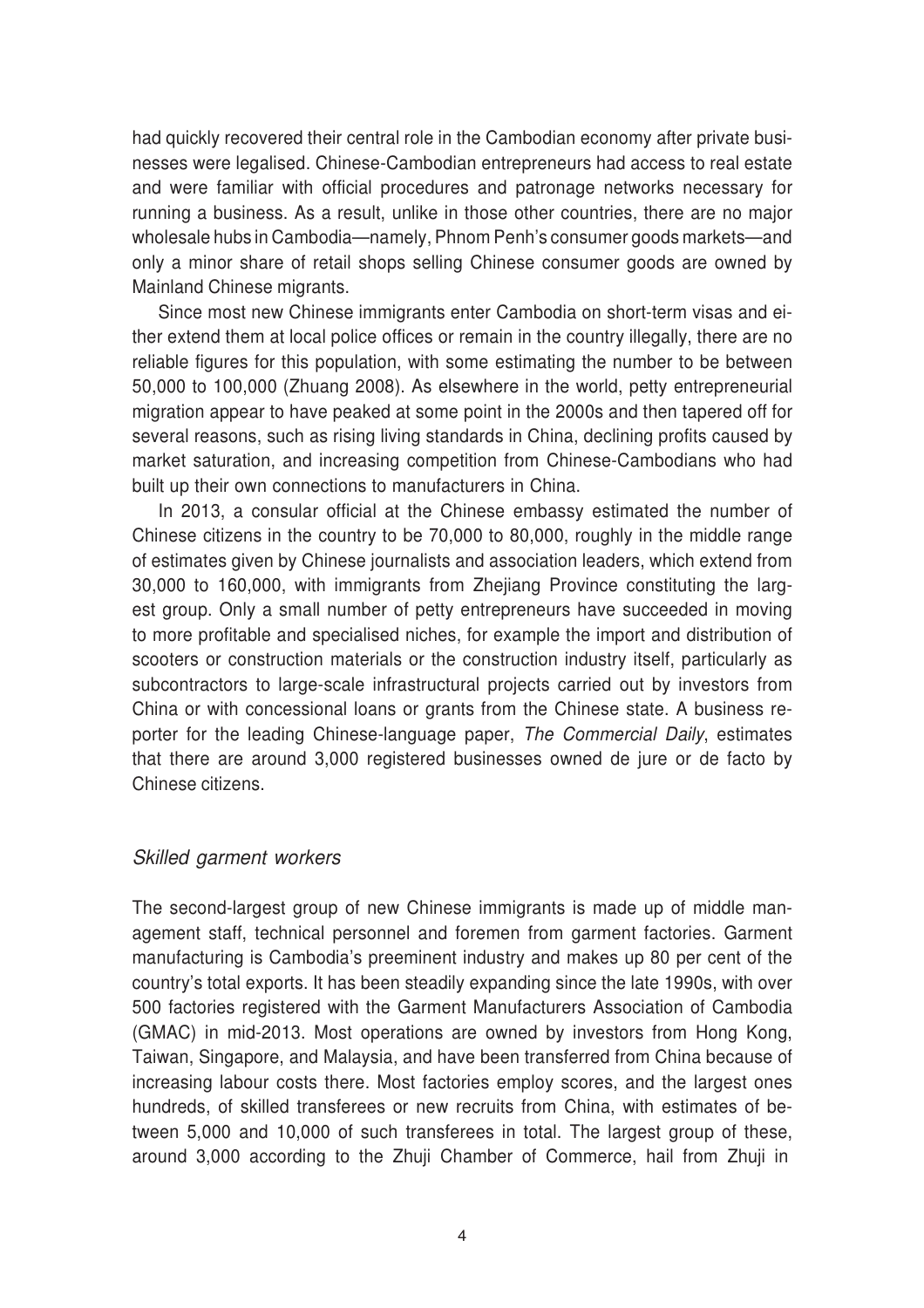Zhejiang Province. Some former managers have started their own garment factories, and GMAC estimates that there now are around 120 factories owned by Chinese citizens, and the Zhuji Chamber of Commerce believes 70 of these are owned by its members.

#### White-collar workers

China has thus become both Cambodia's largest source of investment (see below) and top trade partner. This has generated employment opportunities for a range of Chinese professionals, from intra-company transferees to the Cambodian operations of Chinese corporations such as Huawei, ZTE, the Bank of China, and the Industrial and Commercial Bank of China (ICBC). Young Chinese professionals fluent in Mandarin and English, some educated abroad, also make up a growing share of the regional labour force of international accounting and law firms such as KPMG. Chinese-language media and schools—many funded by Chinese investors—also employ a growing number of editors, journalists, and teachers from China.

Some Chinese immigrants have also established their own real estate agencies, investment consultancies, media companies, and other businesses whose main function is to locate investment opportunities, broker deals, find patronage connections, arrange official permits, and sometimes recruit labour from China for investors. Conversely, these enterprises also help to secure financing in China for state and private development projects from Cambodia. The most prominent among these— Jimmy Gao, president of the Chinese Chamber of Commerce in Cambodia, and Cao Yunde, chairman of Khmer Holdings—have become investors in their own right, acquired Cambodian citizenship, and been made oknha (a title of nobility) by the king.

# TYPES OF CHINESE INVESTMENT IN CAMBODIA

According to the Council for Development of Cambodia (CDC), total Chinese investment in Cambodia reached US\$9.17 billion between 1994 and 2012, making China the top source of overall investment in Cambodia. Nevertheless, these figures should be questioned for three reasons. Firstly, they indicate *committed* investment. There is no tracking of actual effected investment, which in some high-profile cases has been a fraction of the former. Secondly, CDC data are limited to investments worth above US\$2 million. And finally, much capital from Mainland China, particularly in agriculture (foreign citizens are not allowed to own land), flows via locally registered joint ventures, Chinese immigrants who have taken on Cambodian citizenship, or via Hong Kong-registered companies.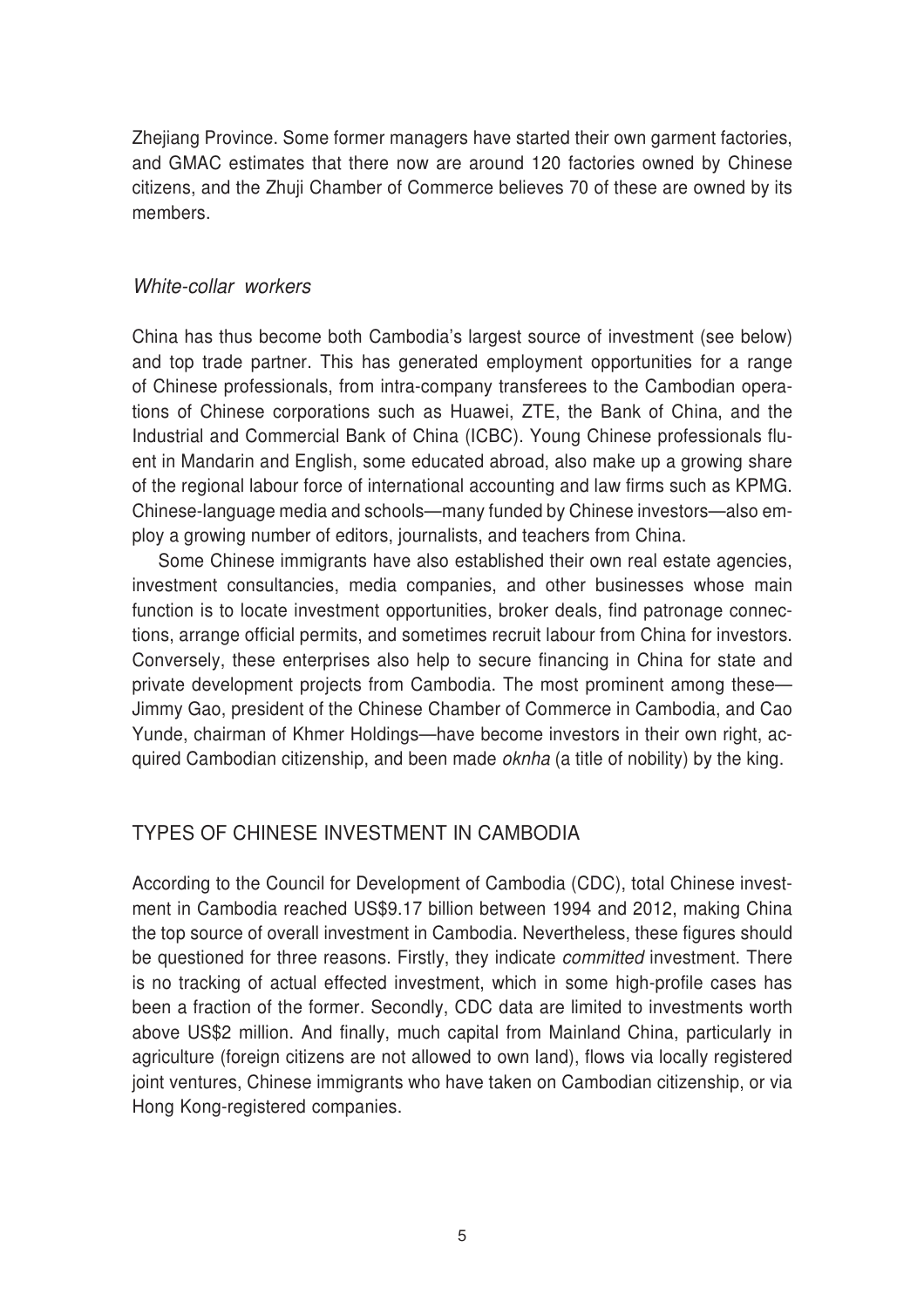Until 2010, Chinese investment was concentrated in hydropower, and road and bridge construction. In these sectors, state-owned enterprises, enjoying both concessional and commercial loans from Chinese banks, served as general contractors but many subcontracted to private companies and individual entrepreneurs from China and Cambodia.

Areas of investment dominated by private Chinese investors include agricultural (cassava, sugar cane, rubber, banana and others) and logging concessions. According to LICADHO, a Cambodian human rights NGO, concessions traceable to investors from China cover a total area of 373,000 ha as of 2013.<sup>2</sup> Other areas are garment manufacturing and, in the last five years, tourism, agricultural processing (rice, rubber, sugar, and bioethanol), manufacturing (shoes, fabrics, plastics, cement, construction materials, furniture, printing, and scooters), and real estate. As of mid-2013, the local branches of Bank of China and ICBC had a total lending portfolio of about US\$250 million, mostly concentrated in infrastructure, manufacturing and trade. They seem to have steered clear of agriculture, mining, and real estate, which may have been considered too risky. Large investors in these areas seem able to have obtained cheaper financing in China.

Few single manufacturing investments exceed US\$10 million. Investments in agriculture and infrastructure tend to be larger, but the largest registered investment to date is a tourism development project with reported fixed assets of US\$3.8 billion. This project, by Union Development, has benefited from a China Development Bank loan. However, five years after the project was registered with CDC in 2008, no more than an estimated \$300-400 million have been invested.

The Hongdou Special Economic Zone near Sihanoukville, a duty-free zone privately supported by the Chinese government, had 22 manufacturing companies mostly Chinese-invested garment factories—operating at the time of writing.

Manufacturing investment has been largely driven by apparel companies that have moved production from China due to lower wages and to the lower duties which the EU and the US impose on imports from Cambodia. These investments appear to perform satisfactorily, although rising wages combined with relatively low productivity have made some investors consider moving production to Vietnam or Myanmar. In contrast, the profitability of investments in infrastructure, agriculture, and mining is questioned by those involved. Other investments, driven by China's demand for raw materials, have performed less well. Large-scale agricultural concessions (5000 to 50,000 ha) are often inactive beyond logging; and as the remaining hardwood is less accessible and its export more difficult, they are no longer popular with Chinese investors because agriculture has proven hard to develop due to the lack of infrastructure and a shortage of labour. Instead, investors prefer to buy plots of 100-200 ha from owners of large concessions.

<sup>&</sup>lt;sup>2</sup> This includes the tourism development concession mentioned below.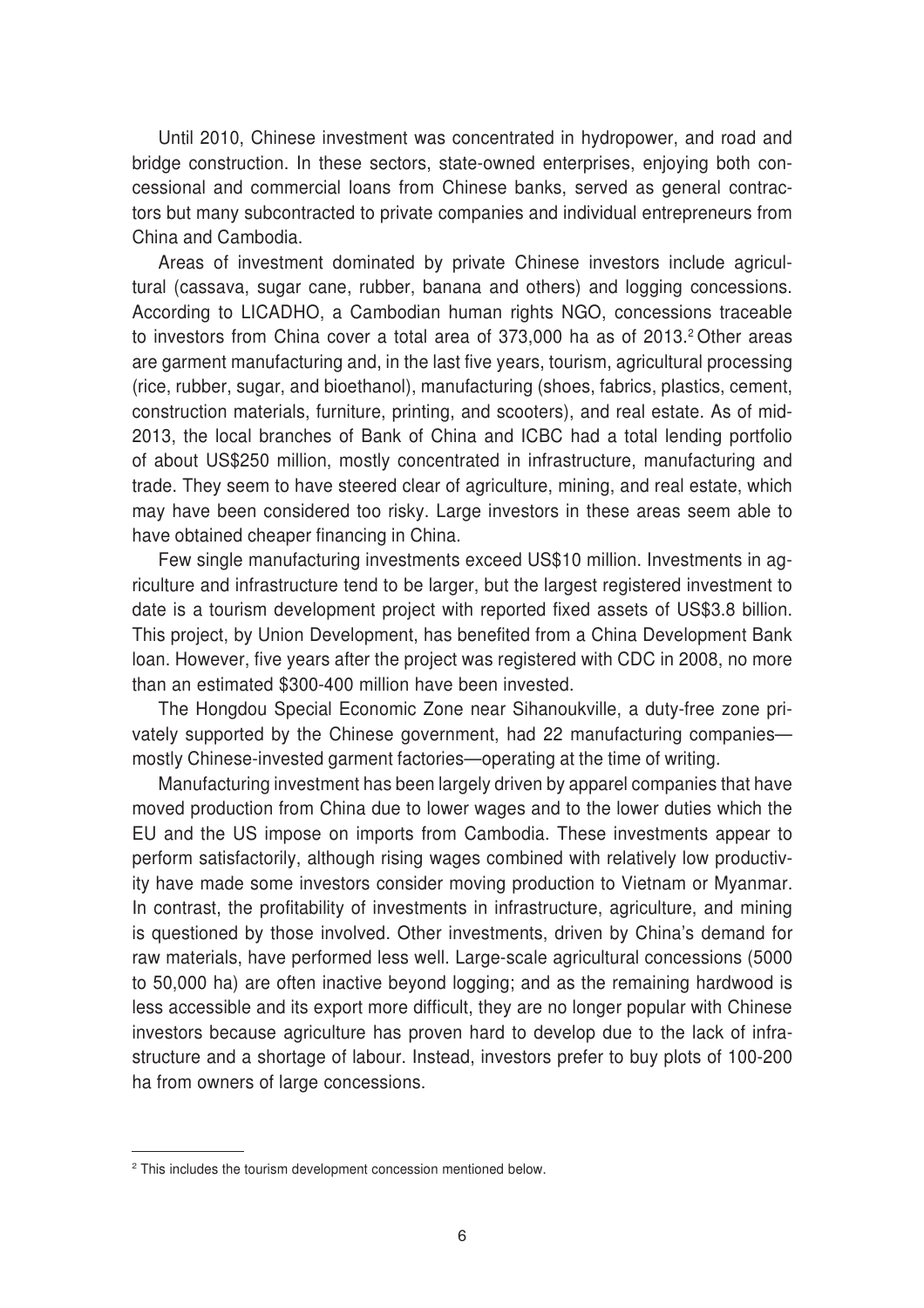Mining investments are often hard to trace because Chinese investors tend to buy controlling stakes of existing companies at relatively low prices (US\$2-3 million). Because of inaccurate or missing estimates of deposits, many mines cannot be exploited in a profitable fashion. At the time of writing, none have started production. Similar problems exist in the power sector, which unlike roads and bridges employs BOT agreements, typically for 40-50 years. The largest Chinese investment to have been completed is the Kamchay hydropower plant, which cost US\$280 million. It began generating electricity in 2011, but is running at one third of its planned capacity largely due to incorrect precipitation forecasts. However, since it is seen as part of development assistance, the power sector is less sensitive to profit demands.

#### IMPACT OF CHINESE INVESTMENT AND LOCAL REACTION

The most immediate impact of Chinese immigration and investment has been the creation of jobs. The expansion of employment in the garment industry and in construction—the latter being mostly indirect, via subcontracting arrangement—has led to a shortage of labour in some areas of the country where paid employment has previously been scarce. It has to be pointed out that most jobs are for unskilled labourers, and employers prefer rural migrant labour as it is believed to be more docile. For urban Cambodians of Chinese descent, providing services for investors from China is now a major business opportunity. These services range from online platforms and real estate agencies to labour recruitment and brokering connections to highly placed patrons within the Cambodian elite, but they also include employment as interpreters and "troubleshooters" in Chinese-invested companies. This has placed a premium on fluency in Chinese, which has contributed to a revival of Chinese education—the largest Chinese school in Phnom Penh now has 13,000 students—as well as the media. These, as well as Cambodian-Chinese organisations, are now geared essentially towards mediating contacts with China.

For the ruling elite of the Cambodian People's Party (CPP) and wealthy Chinese-Cambodian businessmen associated with it, the steady stream of personal payments for helping investment deals has cemented their political and economic dominance. Some of these deals involving Cambodian strongmen and Chinese investors, such as the now-suspended Boeung Kak Lake real estate development project in Phnom Penh, have generated well-publicized protests. Influential NGOs have been vocal about the impact of some Chinese-invested agricultural concessions and development projects, notably Kamchay and the Union Development project, on rural livelihoods, and there have been strikes and pickets at Chinese-run factories.